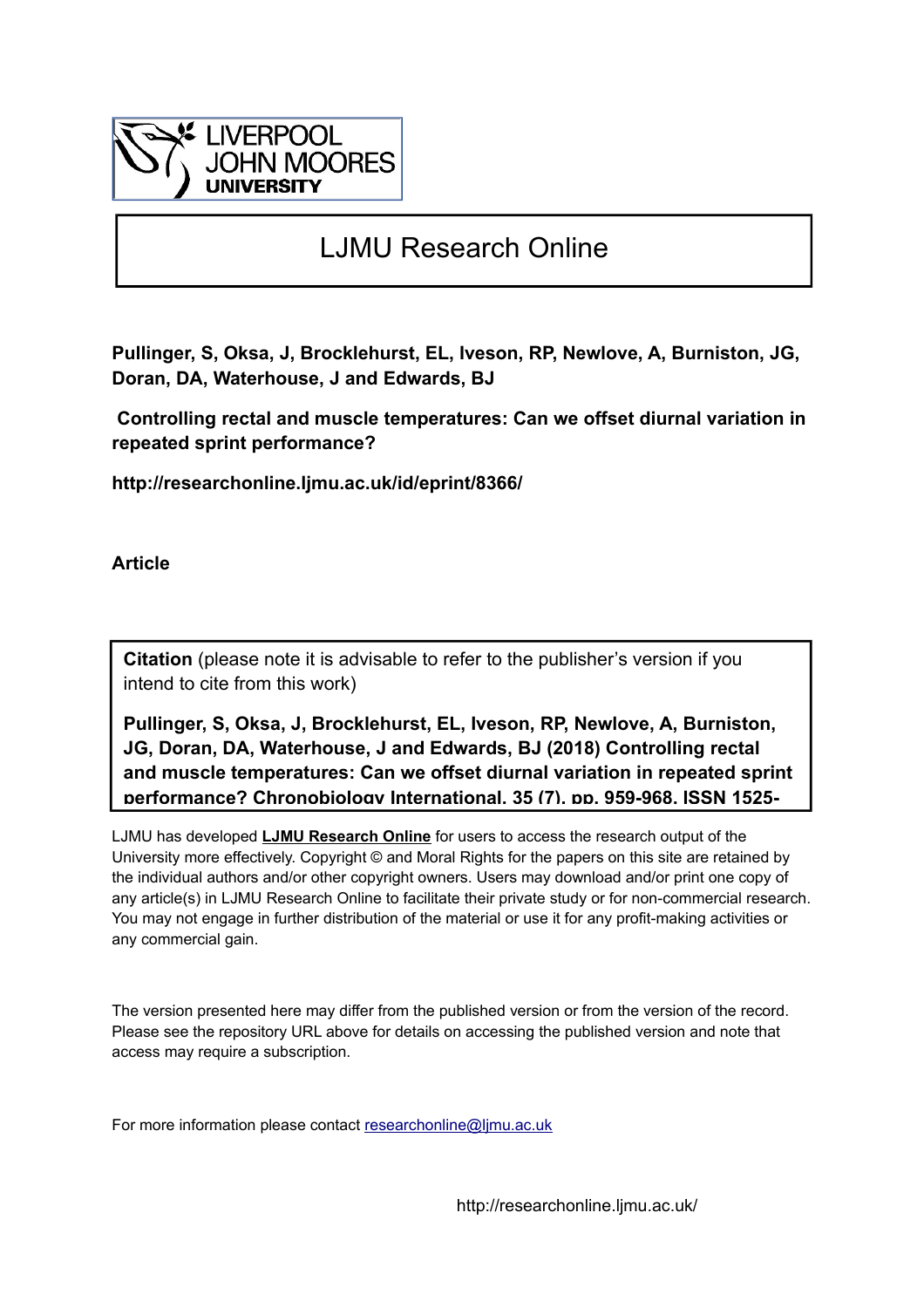# **Controlling rectal and muscle temperatures: Can we offset diurnal variation in repeated sprint performance?**

Samuel A. Pullinger., Oksa J, Emma L. Brocklehurst., Reece P. Iveson.,, Jatin G. Burniston., Dominic A. Doran., James M. Waterhouse and Ben J. Edwards.

*Research Institute for Sport and Exercise Sciences, Liverpool John Moores University, Liverpool, UK.*

*Running title:* Offsetting diurnal variation in RSA.

# **Address correspondence to:**

Dr Ben J Edwards

Research Institute for Sport and Exercise Sciences,

Liverpool John Moores University,

Room 1.25 Tom Reilly Building, Byrom Street Campus,

Liverpool, L3 23AF. UK.

Tel: +44 (0) 151 904 6238

Fax: +44 (0) 151 904 6284

E-mail: B.J.Edwards@ljmu.ac.uk

*Manuscript word count 3207*

*With Refs and legend 4270*

*Abstract word count: 200*

**2 Tables and 2 Figures.**

**Keywords:** cool-down, warm-up, Rectal and muscle temperature, Diurnal variation, repeated-sprint.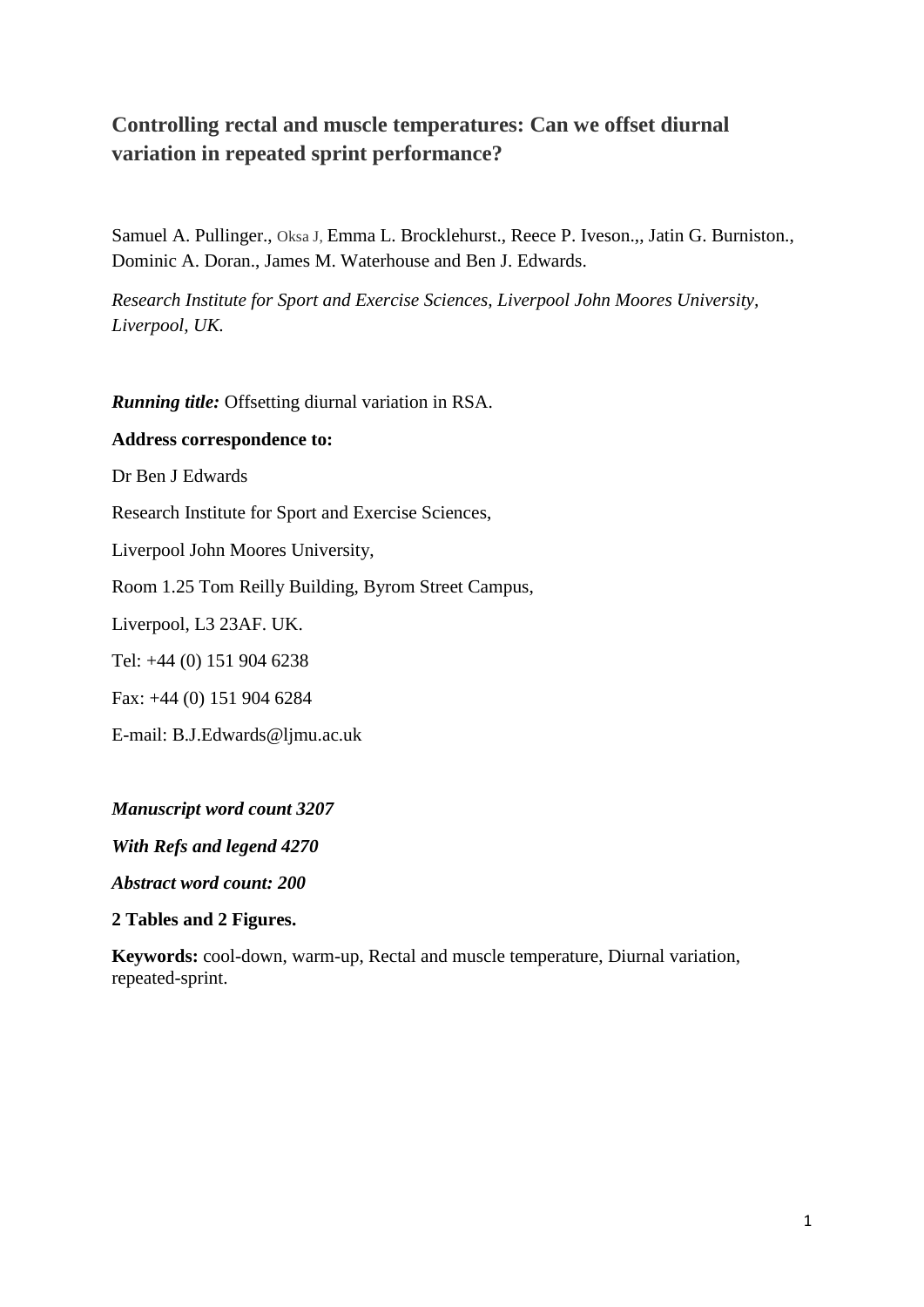#### **Abstract**

We investigated whether increasing morning rectal temperatures (T<sub>rec</sub>) to resting evening levels, or decreasing evening  $T_{\text{rec}}$  or muscle  $(T_m)$  temperatures to morning values, would influence repeated sprint ability (RSA) in a causal manner. Twelve trained males completed five sessions: control morning (M, 07:30 h) and evening (E, 17:30 h) sessions (5-min warmup), and then three further sessions – a warm-up morning trial ( $M_E$ , on a motorised treadmill) until T<sub>rec</sub> reached evening levels; two cool-down evening trials ( $E_{MR}$  and  $E_{MM}$ , in 16-17<sup>o</sup>C water) until  $T_{\text{rec}}$  or  $T_{\text{m}}$  values reached morning temperatures, respectively. All sessions included 3x3-s task-specific warm-up sprints, thereafter 10x3-s repeated sprints with 30-s recoveries were performed a non-motorised treadmill.  $T_{\text{rec}}$  and  $T_{\text{m}}$  measurements were taken during the protocol. Values for  $T_{\text{rec}}$  and  $T_{\text{m}}$  and distance covered-per-sprint, average speed and power were all higher in the evening than the morning (0.45°C and 0.57°C; and a range of 9-10%,  $P<0.05$ ). Pre-cooling  $T_{\text{rec}}$  and  $T_{\text{m}}$  in the evening significantly reduced RSA variables to M-condition values. However, an active warm-up had no effect on performance. The diurnal variation in  $T_{rec}$  and  $T_m$  cannot fully explain time-of-day oscillations in RSA; the exact mechanism(s) for a causal link between temperature and performance are still unclear.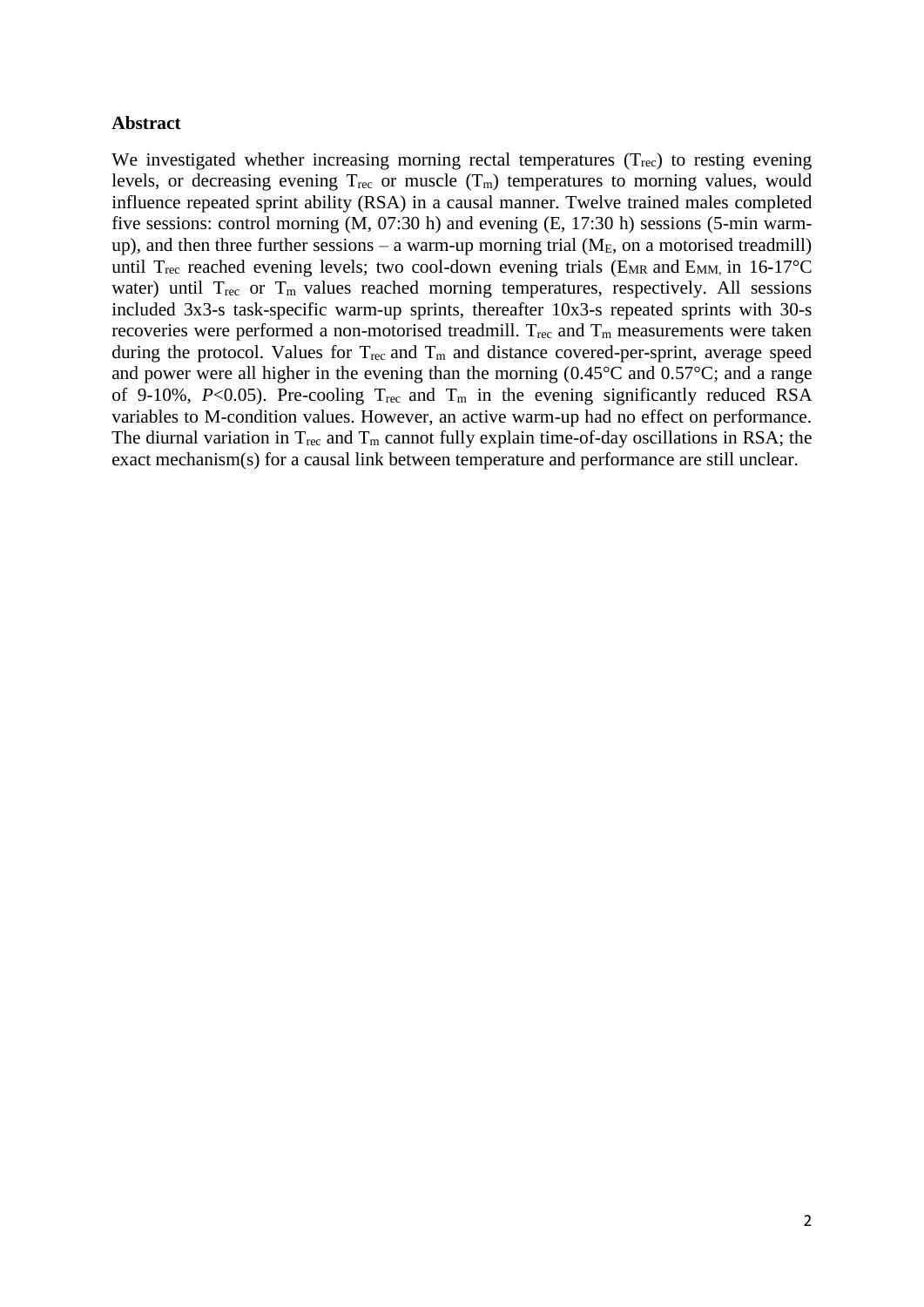#### **Introduction**

In male participants in a temperate environment (around 17-20°C), many human performance variables display diurnal variation [1]. Repeated-sprint ability (RSA), defined as the ability to produce the best possible short-term performance over a series of sprints  $(< 6 s$ ) with minimal recovery intervals (<60 s) between bouts [2], an important component of team-sports performance [2, 3, 4]. As far as we are aware, only one study has investigated the effects of time of day on RSA on a non-motorised treadmill - an apparatus that provides a more externally valid mode of measurement for RSA in most team sports rather than a cycle ergometer. Pullinger et al. [5] reported in a population of 20 trained male participants, who were familiarised with the protocol about 5 times - distance covered, peak and average power, peak and average speed - all showed significantly higher values in the evening compared to the morning (a range of 3.3-8.3%).

The exact mechanisms for this observed diurnal variation in human performance are still unknown but have been attributed to a number of factors [5, 6]. One factor which has been proposed is the causal link due to the temperature rhythm, which might be implicated directly or indirectly, where the higher evening resting core body temperature (~0.8°C in rectal and gut sites [7]) and local muscle temperature  $(-0.35^{\circ}$ C in vastus lateralis at depths of 3 cm, [6, 8]) produce an increase in force-generating capacity of the muscle [9, 10] and neural function (reduced twitch time-course or increase in speed of contraction, [11]). However, routinely athletes have to compete or undergo training in the morning when they are biologically weaker; normally in competition heats or quarterfinals to get through to the finals scheduled in the evening (such as in the London 2012 Olympics scheduling for swimming). If the causal link that has been proposed between core and muscle temperature and diurnal variation in performance were simple, we could offset diurnal variation with a suitable warm-up. The link between core temperature and performance has been studied mainly in two ways. The first link, which has received some interest in the literature, involves using either active (by means of exercise) or passive (by means of a chamber or water bath) "warm-ups" to increase rectal body temperature in the morning to approximately, or in some cases precisely, the resting temperature found in the evening, and examining whether this increases morning performance to evening levels (using cycling or swimming time-trials or muscle force production; see [6] for further details). The second link, which has received far less attention so far, explores whether pre-cooling rectal temperature in the evening to values similar to, or exactly equal to, those observed in the morning, results in a parallel decrease in performance to morning values. To our knowledge, only two studies have sought to investigate the effect of core temperature on performance (isometric and isokinetic knee extension and flexion) with precise modelling of pre-performance rectal temperature and time of day interaction. These studies reported that cooling the core decreased performance to morning levels but that there was no effect when warming the core in the morning to evening levels [8]). Lastly, the contribution and importance of  $T_{\text{rec}}$  and/or  $T_{\text{m}}$  to this drop in performance with cooling has yet to be unpicked. Therefore, aim of the present study is to modulate rectal or muscle temperature to investigate whether increasing morning rectal temperature (by an active warm-up) to evening resting values or decreasing evening rectal and/or muscle temperatures (by immersion in a cool bath) to morning resting values leads to a change in RS performance on a non-motorised treadmill in well-trained, familiarised and highly-motivated participants.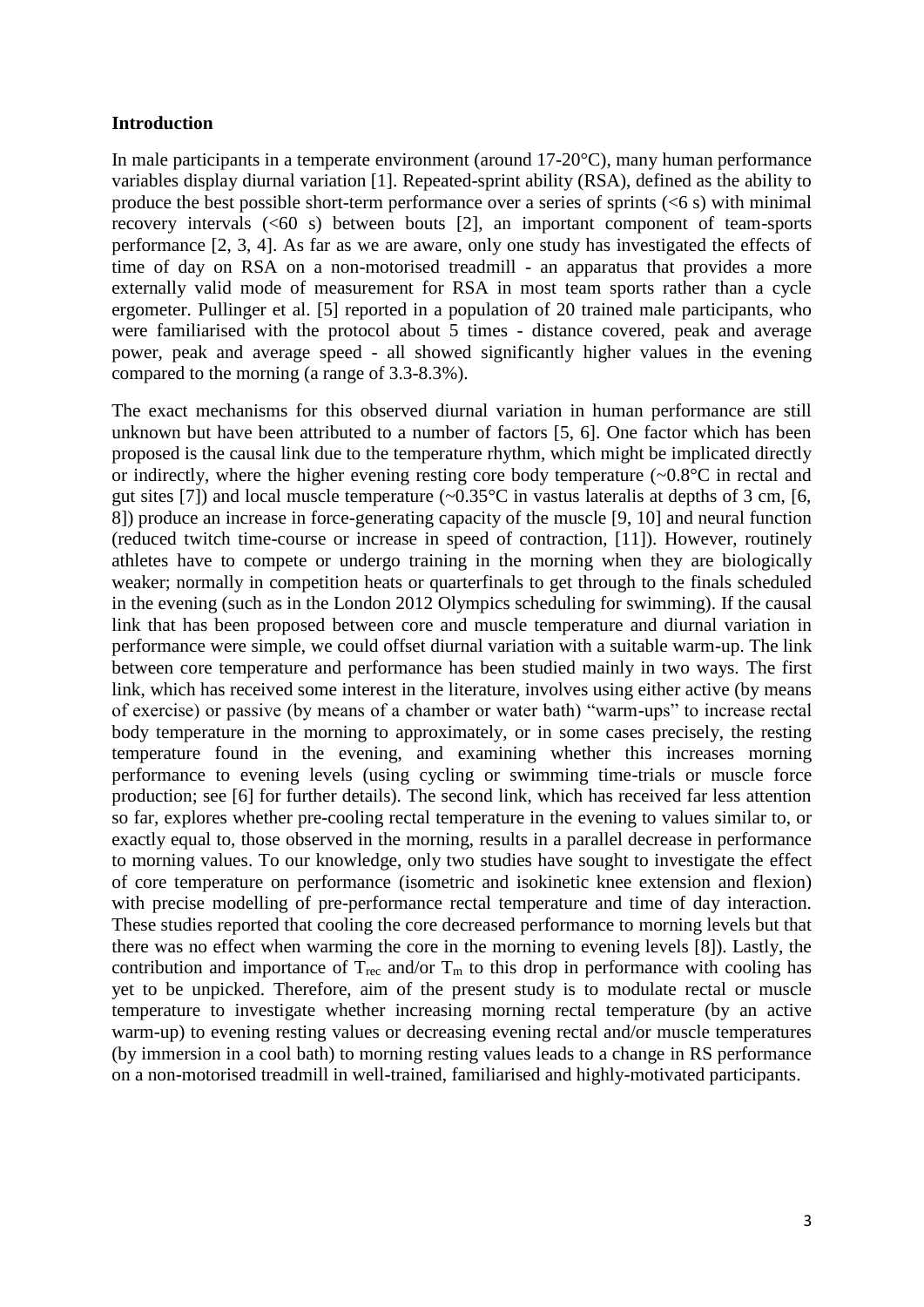# **Methods**

# **Participants**

Twelve well-trained male participants (mean  $\pm$  SD: age 21.7 $\pm$ 2.6 Years, maximal oxygen uptake ( $\rm \dot{VO}_{2}$  peak)  $60.6 \pm 4.6 \rm \ mL \cdot kg^{-1} \text{min}^{-1}$ , height  $1.78 \pm 0.07 \rm \ m$ , body mass  $76.0 \pm 6.3 \rm \ kg$ respectively, were recruited for this study. The study was ethical approved by the University Ethics Committee and the authors confirm that the study was conducted in accordance with the Declaration of Helsinki and meets the ethical standards of the International Journal of Sports Medicine [12];

# **Protocol and measurements**

All sessions took place under standard laboratory conditions (lighting, room temperature and humidity, and barometric pressure were 200-250 lux,  $21.1 \pm 1.1$ °C,  $34.6 \pm 5.1$  %, and  $755.3 \pm 6.6$ mmHg, respectively). Participant completed five familiarization sessions each separated by at 48 h, thereafter each participant completed five experimental sessions separated by three days: a morning and an evening trial (07:30 and 17:30 h; M and E) after a standardized 5-min warm-up at 10  $km \cdot h^{-1}$  on a motorized treadmill (Pulsar, H/P cosmos, Germany) which were counterbalanced in order of administration; an active warm-up morning trial ( $M_E$ , at 10 km·h<sup>-</sup>  $1$  on a motorized treadmill); and two passive cool-down evening trials (E<sub>MR</sub> and E<sub>MM</sub>, at 16-17°C [Hitema ECA.002 water chiller, TO1B2620, Italy] in a water immersion bath where they semi-reclined immersed up to their neck  $[Em_R]$ or waist  $[Em_M]$ , respectively) that were also administered in a counterbalanced design to minimize any learning or order effects [1]. In the  $M_E$  session, starting rectal temperature  $(T_{rec})$  was modelled to become equal to that found in the participant in the previous  $E$  session at rest. In the  $E_{MR}$  and  $E_{MM}$  sessions, starting  $T_{\text{rec}}$  and muscle  $(T_{\text{m}})$  temperatures were modelled to become equal to those found in the individual in the previous M session at rest. Participants'  $T_{\text{rec}}$  and  $T_{\text{m}}$  were again measured when they mounted the treadmill (after towel drying) and they then commenced the rest of the experimental protocol.

The participants were free to live a "normal life" between sessions, sleeping at home at night, and attending lectures and doing light office work in the day. They were told to refrain from drinking alcoholic or caffeinated beverages and from other training or heavy exertion for the 48 h before the experiments or during them and retire at 23:30 h and waking at 06:30 h to be in the laboratory for 07:00 h. Participants recorded the type, amount and timing of the food they ate for the period of 24 h before and taken during the day of the experimental session and replicated this for experimental conditions. For the morning sessions, participants arrived in a fasted state and were asked not to eat in the 4-h prior to the evening session. A schematic of the protocol is given in Figure 1. Participants arrived 1-h before the start of the test, inserted a soft flexible rectal probe (Mini-thermistor; Grant instruments Ltd, Shepreth, UK)  $\sim$ 10 cm beyond the external anal sphincter and then lay down and relaxed in the laboratory. Rectal temperature  $(T_{rec})$  was then recorded continuously for the last 30-min by means of a Squirrel 1000 data logger (Grant Instruments) while participants remained semi-supine but awake. The average value of the last 5-min recording was defined as resting  $T_{\text{rec}}$  and used for subsequent analysis. At this time 'resting' muscle temperature  $(T_m)$  was assessed using a needle thermistor inserted into the right leg vastus lateralis (13050, ELLAB, Hilleroed, Denmark). The area was marked with a permanent marker so as to minimize site variation between testing sessions. Thigh skinfold thickness was measured using Harpenden skinfold callipers (HSK BI, West Sussex, UK) and halved to determine the thickness of the thigh subcutaneous fat layer over the participant's vastus lateralis [13]. The needle thermistor was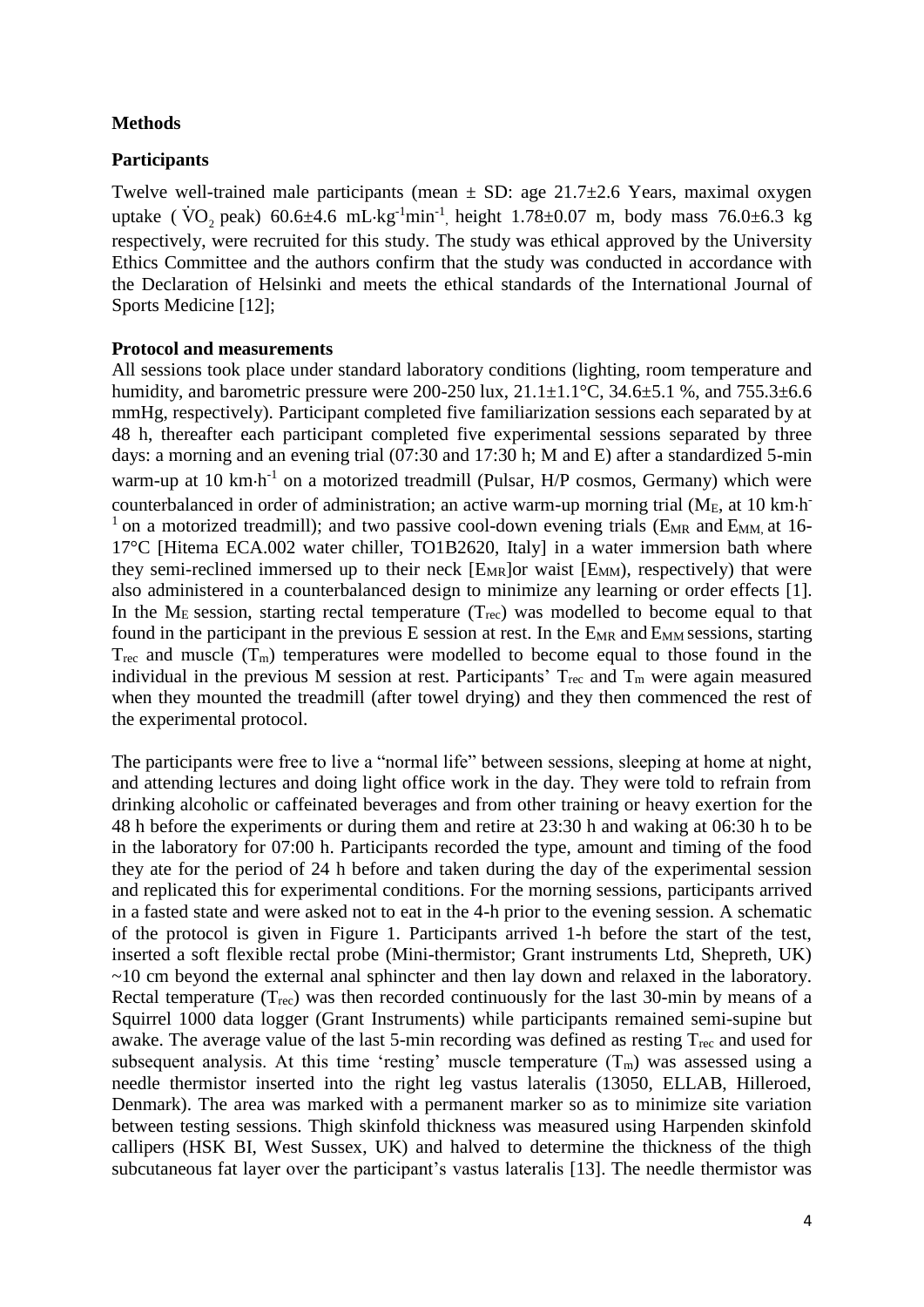then inserted a depth of 3 cm plus one-half the skinfold measurement for determination of deep  $T_m$  (in compliance with procedures set out by 14, 15). Muscle temperature was recorded using an ELLAB electronic measuring system (CTF 9004, ELLAB, Denmark).

The participants then undertook a standardized 5-min warm-up at  $10 \text{ km} \cdot \text{h}^{-1}$  on a motorised treadmill. A second  $T_m$  measure was assessed following the warm-up. Repeated sprint performance was performed on a non-motorized treadmill (Woodway Force 3.0; WI, USA). The exact protocol has been described previously, where individuals sprint for 3 s x 10 times with 30 s recovery between sprints [5]. During the test, treadmill speed, power output and distance covered were sampled at a rate of 200 Hz, leading to 600 samples per variable over the 3-s sprint. Sprint data for peak power (PP), average power (AP), peak speed (PS), average speed (AS) and distance covered (DC) were recorded with a commercially-designed software program (Pacer Treadmill Software; Innervations, Australia) and used in the subsequent analysis. Fatigue was calculated using the % decrement method as advised by Glaister et al. [16] see equation below:

Fatigue = [100 x (total *Y*/ideal *Y*)] – 100 [17].

Where:  $Y =$  peak speed or peak power; total = sum of *Y* for all sprints; ideal = the number of sprints (10) x the highest value for *Y*.

During all sessions, participants undertook a task-specific warm-up procedure, consisting of 3 x 3 s sprints at 50, 70 and 80% of perceived maximum effort, respectively. The task-specific bursts of activity were brief enough not to cause significant fatigue. Standardized strong verbal encouragement was given during all familiarization and experimental sessions.

#### **Statistics**

The data were analyzed using the Statistical Package for Social Sciences (SPSS) for Windows (IBM version 20, Chicago, IL, USA), with significance set at  $p \le 0.05$ . Data were checked for normally distribution and if so were analysed using a General linear model with repeated measures for all variables. Graphical comparisons between means and Bonferroni pairwise comparisons were made where main effects were present. The results are presented as the mean  $\pm$  the standard deviation (SD) throughout the text unless otherwise stated. Ninety-five percent confidence intervals (CIs) are presented where appropriate.

# **Results**

#### **Rectal and muscle temperature at rest**

*Rectal Temperature* (*T*<sub>rec</sub>): There was a significant diurnal variation for T<sub>rec</sub>, with higher resting values in the E *vs.* the M condition (CI =  $0.27$ - $0.62$ °C *P*<0.0005: Table 1 and Figure 1). This variation was consistent and in the expected direction for resting values for  $T_{rec}$  for the other conditions (E<sub>MR</sub> *vs.M* +0.44°C; E<sub>MM</sub> *vs.M* +0.46°C; E *vs.M<sub>E</sub>* +0.40°C; E<sub>MR</sub> *vs.M<sub>E</sub>* +0.39°C; E<sub>MM</sub> *vs.* M<sub>E</sub> +0.41°C). There was no statistical difference between resting T<sub>rec</sub> levels in the morning (07:30 h) for M or  $M_E$  condition; and  $T_{rec}$  levels in the evening (17:30 h) for E, E<sub>MR</sub> or E<sub>MM</sub> conditions ( $P > 0.05$ ). *Muscle temperature:*  $T_m$  values at a 3-cm depth were higher in the evening (E,  $E_{MR}$  or  $E_{MM}$ ) conditions than the morning condition (+0.54 $\rm ^{\circ}C$ , +0.73 $\rm ^{\circ}C$  and +0.69°C; *P*<0.05) and M<sub>E</sub> condition (+0.54°C, +0.73°C and +0.69°C; *P*<0.05). There was no difference between any values for any other conditions (*P*>0.05; Table 1).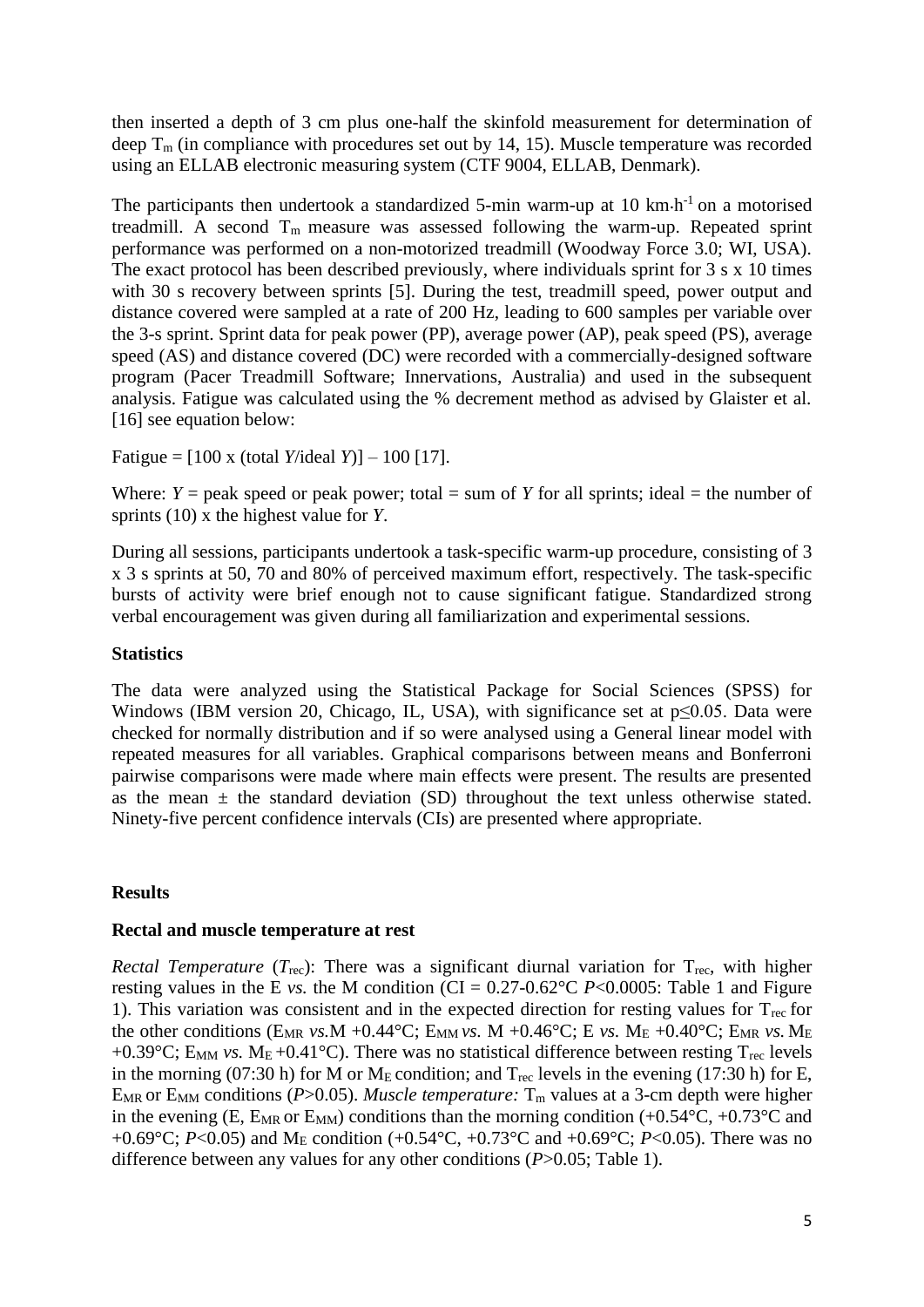#### *Rectal and muscle temperature after warm-up or cool down (before RSA).*

*Rectal Temperature* ( $T_{\text{rec}}$ ):  $T_{\text{rec}}$  post warm-up values for  $M_{\text{E}}$ , E and  $E_{\text{MM}}$  were higher than M  $(+0.33^{\circ}C, +0.38^{\circ}C \text{ and } +0.22^{\circ}C; P<0.05)$  and E<sub>MR</sub>  $(+0.45^{\circ}C, +0.49^{\circ}C \text{ and } +0.33^{\circ}C; P<0.05$ , see Table 1 and Figure 2) conditions. Pairwise comparisons showed M values to be higher than E<sub>MR</sub> values (+0.45°C; *P*=0.032). Further, M<sub>E</sub> and E<sub>MR</sub> values were exactly the same as resting E and M condition values, respectively. In summary, the protocol produced the changes in Trec (to resting values previously observed in the morning and evening) that were required to test the basic research questions. There was no difference between any values for any other conditions ( $P > 0.05$ ). *Muscle temperature*:  $T_m$  values at 3 cm were lower in the  $E_{MM}$ condition than the M, M<sub>E</sub>, E and E<sub>MR</sub> conditions (-3.36°C, -3.76°C, -3.71°C and -1.90°C; *P*<0.05, see Table 1). Pairwise comparisons showed M,  $M_E$  and E values to be higher than the E<sub>MR</sub> condition after the cool down  $(+1.46^{\circ}C, +1.86^{\circ}C \text{ and } +1.81^{\circ}C; P<0.05)$ . Further,  $E_{MM}$  values were nearly exactly the same as the resting M condition  $T_m$  values at 3 cm depth (+0.01°C). There was no difference between any values for any other conditions (*P*>0.05). In summary, the protocol produced the changes in  $T_m$  at a 3-cm depth (to resting values previously observed in the morning) that were required to test the basic research question.

*Repeated Sprint Ability (RSA) measures:* Table 1 shows the group means (±SD) for all RSA variables recorded in each condition with statistical analyses. There were time-of-day effects for distance covered (DC), average speed (AS) and average power (AP) with higher values in the E condition than the M condition (9.0-10.2%; *P*<0.05; see Figure 2 and Table 1). All other measures of RSA (such as PP, PS, % decrement for power and speed) were not significantly different between M and E conditions. The active warm-up strategy  $(M_E)$  in the morning did not significantly increase any RSA values. Pre-cooling core  $(E_{MR})$  in the evening significantly reduced all RSA variables except for percentage decrements for power and speed, all of which reported significantly higher values in the E  $(8.5-15.5%)$  and M<sub>E</sub>  $(8.9-$ 12%) conditions than the E<sub>MR</sub> condition ( $P < 0.05$ ; see Figure 3 and Table 1). Further, E<sub>MR</sub> values for PS were significantly lower than  $E_{MM}$  condition ( $P<0.05$ ). Pre-cooling muscle (EMM) in the evening also significantly reduced all RSA variables except for PP, PS and percentage decrements for power and speed, all of which reported significantly higher values in the E condition than the  $E_{MM}$  (8.8-9.5%; *P*<0.05; see Figure 3 and Table 1) condition. There was no difference between any values for any other conditions (*P*>0.05). There was no significant sprint effect, nor interaction between sprints and condition (*P*>0.05).

#### **\*\*\* Insert Figure 1 and 2 and Table 1 and 2 near here\*\*\***

#### **Correlations between measured variables**

Correlations between the measured variables are shown in Table 2. Important findings were: there were significant positive correlations between  $T_{\text{rec}}$  and  $T_{\text{m}}$  (at 3 cm), between  $T_{\text{rec}}$  and RPE, TC and all measures of RS performance. Similarly, there were significant positive correlations between  $T_m$  and RPE, TC and most measures of RS performance (Average and peak speed, peak power and distance covered). However, there were no significant correlations between fatigue indices for peak power output or peak speed, or effort and T<sub>rec</sub> or Tm.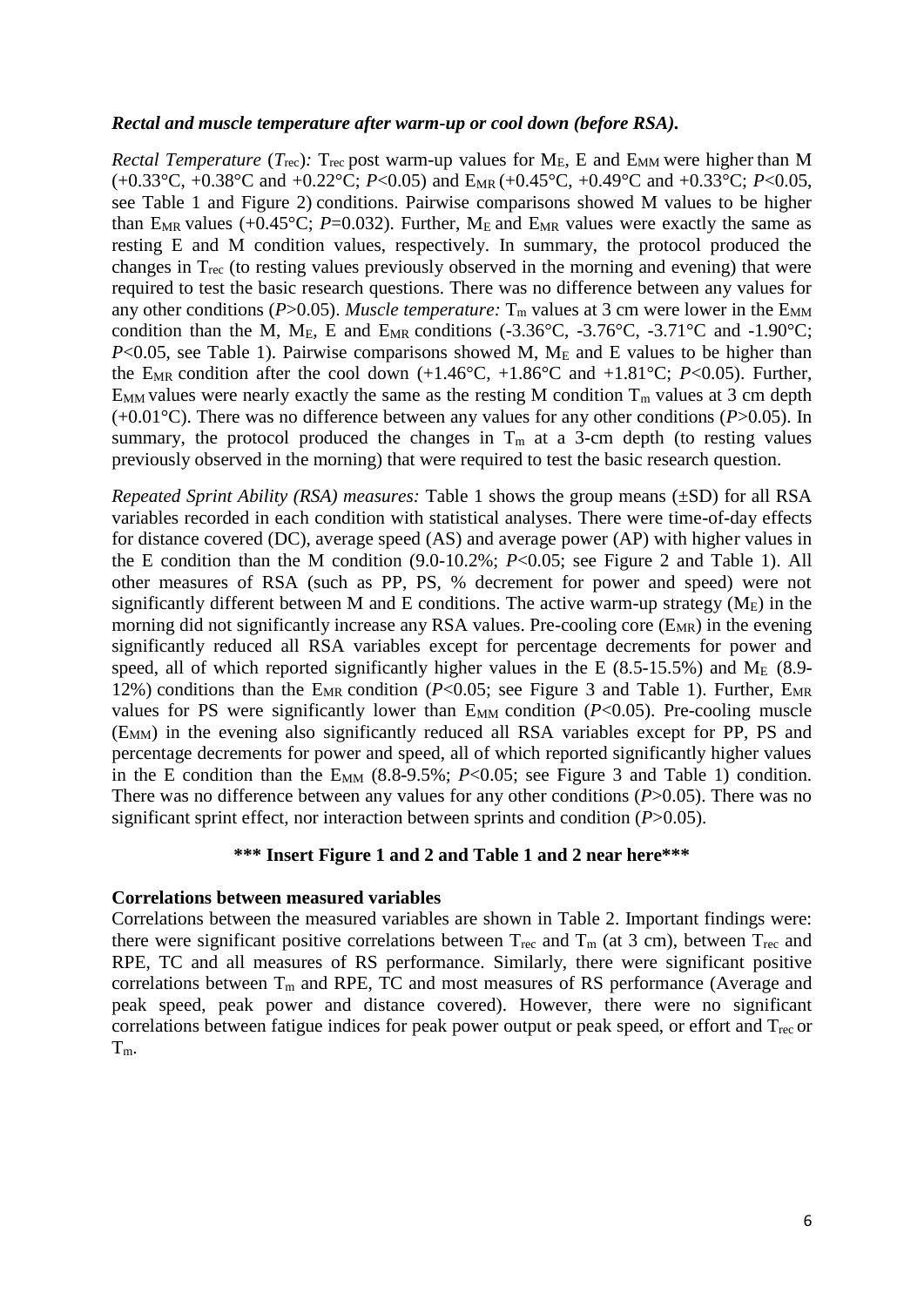#### **Discussion**

The main aim of the study was to investigate if modulating  $T_{\text{rec}}$  and/or  $T_{\text{m}}$  values leads to a change in the normal morning-evening difference in RS performance. The main findings of the study were: 1) under normal circumstances, distance covered per sprint, average speed and average power were significantly greater in the evening than the morning (~9-10%; See Table 1 and Figure 2), agreeing with our past work [5]; 2) increasing morning  $T_{\text{rec}}$  by an active warm-up to exactly that found in the evening, a rise of 0.40°C, did not result in RSA becoming equal to evening values (see Figure 1); 3) Decreasing evening  $T_{\text{rec}}$  by a passive cool-down to exactly that found in the morning at rest, a drop of 0.40°C, resulted in a decrease in RS performance that was not statistically significantly different from morning values but was significantly lower than the E and  $M<sub>E</sub>$  sessions (a drop of 8.5-15.5% and 5.8-10.4%; see Figure 2 and Table 1); and 4) Decreasing evening  $T_m$  by a passive cool-down to exactly that found in the morning at rest, a drop of 0.70°C, resulted in a decrease in RSA that was not statistically significantly different from morning values (a drop of 3.4-9.5%; see Figure 2). To the best of our knowledge, this is the first study to demonstrate these results, with precise modelling of pre-exercise temperature (by removing individuals from the warming or cooling stimulus when the required  $T_{\text{rec}}$  or  $T_{\text{m}}$  was reached). Using a warm-up (active or passive) or cool-down of standard duration, as used by others [18, 19, 20, 21], produces large variation in core and/or muscle temperatures within individuals, either resulting in over- or under-shooting the required value. It was observed that variation in the time taken to reach the required temperatures differed between participants and conditions  $(9:48\pm3:46 \text{ min: s for M}_E, 20:46\pm11:51 \text{ min: s for E}_{MR}, 6:55\pm6:10 \text{ min: s for E}_{MM}$  respectively.

Passive whole-body pre-cooling (by air, a water bath, water-perfused suits or by showering) lowers  $T_{\text{rec}}$  and  $T_{\text{m}}$ , which has been shown to decrease neuromuscular function [22, 23], further, muscle force production of the left knee extensor and jump height is greatly reduced following leg immersion in a cold bath [24, 25]. It has been shown that  $T_m$  has a dosedependent relationship for cycle sprints (over a range of 36-41°C [26]), whole-muscular performance (over a range of 29.5-33.5°C [27, 28]) and Isokinetic and isometric leg extension (36.7-37.4°C [8]). In all cases, the rate of deterioration in muscle performance was linked to decreasing muscle temperature [23]. This relationship seems to be somewhat dependant on factors such as speed of contraction, type of exercise, time on task and the degree at which body temperature decreases. In our study in the  $E_{MM}$  condition, the range of  $T_m$  after cooling (34.0-36.6°C), equalled that of the M condition at rest, resulting in RSA performance being significantly different from those found in the E condition for all variables, but no different between the M and  $M_E$  conditions. Further, following the  $E_{MR}$ condition, the range of  $T_m$  after cooling in our study (mean of 33.8°C with a range of 32.1-35.1°C) was significantly lower than values found in any of the other conditions and resulted in a significant decrease in the majority of RSA variables (see Table 1), when compared to the other 4 conditions. It has previously been stated that, in order for  $T_m$  to affect muscle performance (peak torque), a critical threshold of <34.0°C is required. However, with regard to RS performance, we disagree with those findings, as we found RSA performance to be affected from values of 35.7°C and below. The mechanisms regarding how and why subnormal muscle temperatures affect RS performance (muscle performance) have been reviewed previously (8, 23, 29). These reasons are believed to be: 1) Cooling muscle alters co-activation as well as reduces the activity of muscle spindles; 2) Cooling muscle affects the relationship between force production and speed, therefore maximal power output and force production in a cooled muscle occur with slower muscle contraction velocity than at normal temperatures; 3) Muscle contractile properties are sensitive to temperature, with the rate of contraction significantly slower and essentially leading to less powerful contractions; and 4)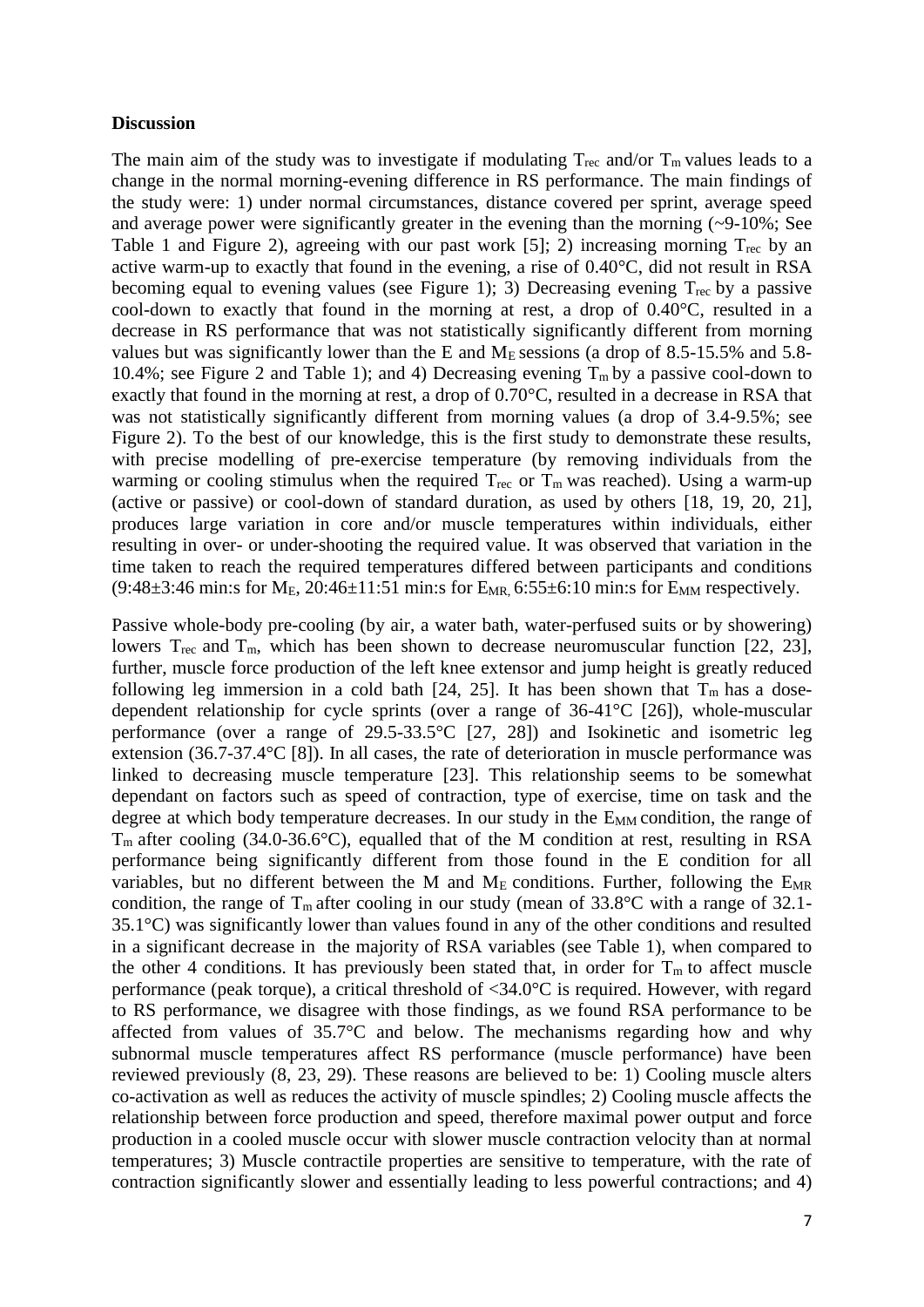Electrical activity of muscle might be substantially reduced by cooling. This results in a decrease in nerve conduction velocity that is proportional to the amount of cooling [22, 30].

Taken together, the results of this study support the view that morning-evening differences in RSA, when diurnal variation in core and deep muscle temperatures (3 cm) are evident, do not depend only on muscle temperature (in accord with the views of others [22, 30]. but also to other factors, possibly the environment and the body clock (endogenous factors). Therefore, our findings are in agreement with those previously published where an active warm-up in the morning to reach resting evening Trec levels did not offset diurnal variation but a passive cooling-down in the evening to reach resting morning  $T_{\text{rec}}$  levels did offset performance to morning levels [31, 12]. This anomalous result further highlights the different physiological mechanisms involved in cooling versus warming core and muscle temperatures and the effects of this on RS performance [23].

# **Conclusion**

In this highly motivated population, raising morning rectal temperatures to evening values by active warm-up did not increase RSA to evening values. However, lowering evening rectal or muscle temperatures to morning values by passive pre-cooling did decrease RSA to values normally observed in the morning. This highlights the different physiological mechanisms involved when cooling or warming the body core and muscles. Therefore, the diurnal variation in RSA could partly be attributed to diurnal changes in core and muscle temperatures. However, the causal link that has been proposed does not seem simple, but rather due to a multiplicity of components and mechanisms. it may be beneficial to pursue the contribution of the body clock to the diurnal variation in performance and look to use either chronobiotics such as bright light or exercise [32], to directly shift the body clock or dawn simulators to improve mood [33] – to ultimately increase morning gross muscular performance and aid athletes have to compete or undergo training in the morning.

#### **Acknowledgements**

We would like to thank the participants who participated in the study. There was no financial support for this study.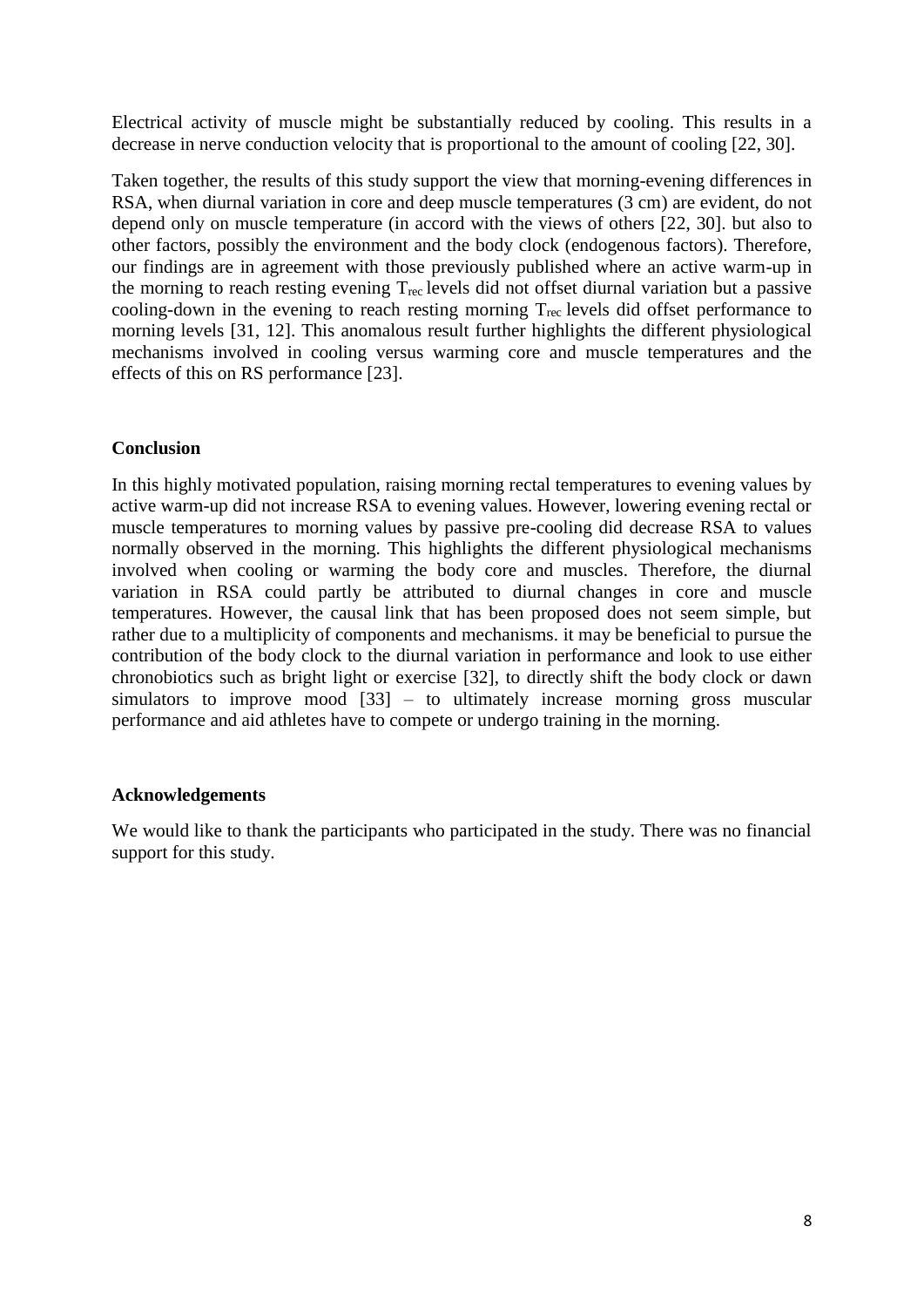# **References**

1. Drust B, Waterhouse J, Atkinson G, Edwards B, Reilly T. Circadian rhythms in sports performance: an update. Chronobiol Int 2005; 22: 21-40

2. Bishop D. Performance changes following active warm up and how to structure the warm up. Sports Med 2003; 33: 483-498

3. Bangsbo J, Nørregaard L, Thorssøe F. Activity profile of competition soccer. Can J Sports Sci 1991; 16: 110-116

4. Spencer M, Bishop D, Dawson B, Goodman C. Physiological and metabolic responses of repeated-sprint activities. Sports Med 2005; 35: 1025-1044

5. Pullinger SA, Brocklehurst EL, Iveson RP, Burniston JG, Doran DA, Waterhouse JM, Edwards BJ. Is there diurnal variation in repeated sprint ability on a non-motorised treadmill. Chronobiol Int 2014; 31: 421-432

6. Edwards BJ, Pullinger SA, Kerry JW, Robinson WR, Reilly TP, Robertson CM, Waterhouse JM. Does raising morning rectal temperature to evening levels offset the diurnal variation in muscle force production? Chronobiol Int 2013; 30: 486-501

7. Edwards B, Waterhouse J, Reilly T, Atkinson G. A comparison of the suitabilities of rectal, gut, and insulated axilla temperatures for measurement of the circadian rhythm of core temperature in field studies. Chronobiol Int 2002; 19: 579-597

8. Robinson WR, Pullinger SA, Kerry JW, Giacomoni M, Robertson CM, Burniston JG, Waterhouse JM, Edwards BJ. Does lowering evening rectal temperature to morning levels offset the diurnal variation in muscle force production? Chronobiol Int 2013; 30: 998-1010

9. Bernard T, Giacomoni M, Gavarry O, Seymat M, Falgairette G. Time of-day effects in maximal anaerobic leg exercise. Eur J Appl Physiol 1998; 77: 133-138

10. Giacomoni M, Edwards B, Bambaeichi E. Gender related differences in the circadian variations in muscle strength assessed with and without superimposed electrical twitches. Ergonomics 2005; 48: 1473-1487

11. Martin A, Carpentier A, Guissarrd N, van Hoecke J, Duchateau J. Effect of time of day on force variation in a human muscle. Muscle Nerve 1999; 22: 1380-1387

12. Harriss D J, Atkinson G. Update – Ethical standards in sport and exercise science research. Int J Sports Med 2011; 32: 819-821

13. Enwemeka C, Allen C, Avila P, Bina J, Konrade J, Munns S. Soft tissue thermodynamics before, during and after cold pack therapy. Med Sci Sports Exerc 2002; 34: 45-50

14. Saltin B, Gagge P, Stolwijk J. Muscle temperature during submaximal exercise in man. J Appl Physiol 1968; 25: 679-688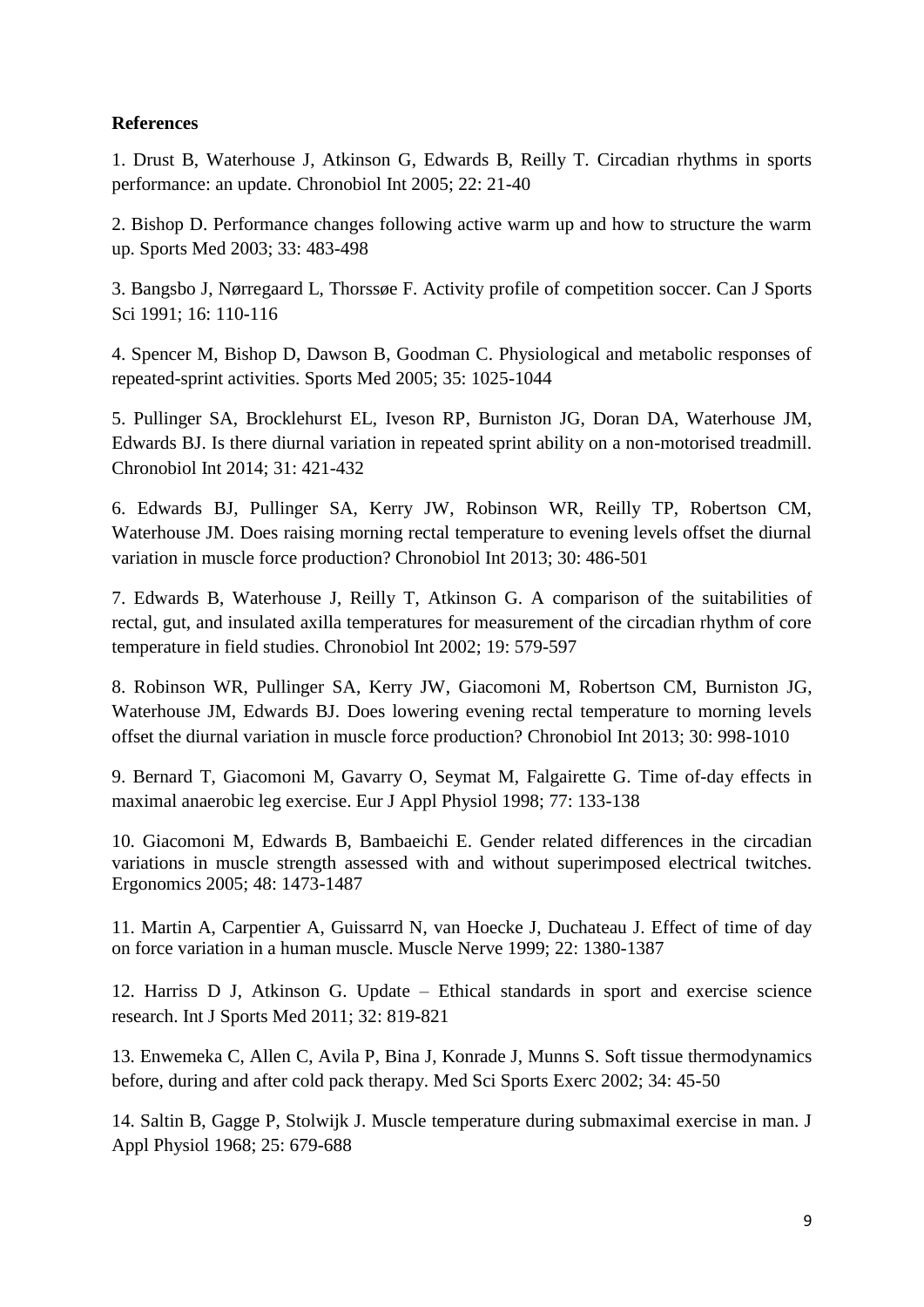15. Gregson W, Black MA, Jones H, Milson J, Morton J, Dawson B, Atkinson G, Green DJ. Influence of cold water immersion on limb and cutaneous blood flow at rest. Am J Sports Med 2011; 39: 1316-1323

16. Glaister M, Howatson G, Pattison JR, Mcinnes G. The reliability and validity of fatigue measures during multiple sprint work: an issue revisited. J Strength and Cond Research 2008; 222: 1597-1601

17. Fitzsimons M, Dawson B, Ware D, Wilkiinson A. Cycling and running tests of repeated sprint ability. Aust J Sci Med Sport. 1993; 25: 82-87

18. Brown P, Hughes M, Tong R. The effect of warm-up on high-intensity, intermittent running using nonmotorized treadmill ergometry. J Strength Cond Res 2008; 23:801-808

19. Sim AY, Dawson BT, Guelfi KJ, Wallman KE, Young WB. Effects of static stretching in warm-up on repeated sprints performance. J Strength Cond Res 2009; 23: 2155-2162

20. Yaicharoen P, Wallman K, Morton A, Bishop D. The effect of warm-up on intermittent sprint performance and selected thermoregulatory parameters. J Sci Med Sport 2012; 15: 451-456

21. Taylor J, Weston M, Portas M. The effect of a short, practical warm-up protocol on repeated-sprint performance. J Strength Cond Res 2013; 24: 2034-2038

22. Denys E. AAEM Minimonograph 14: The influence of temperature in clinical neurophysiology. Muscle Nerve 1991; 14: 795-811

23. Racinais S, Oksa J. Temperature and neuromuscular function. Scan J Med Sci Sports 2010; 20: 1-18

24. Bergh U, Ekblom B. Influence of muscle temperature on maximal muscle strength and power output in human skeletal muscles. Acta Physiol Scand 1979; 107: 33-37

25. Sargeant A. Effect of muscle temperature on leg extension force and short-term power output in humans. Eur J Appl Physiol 1987; 56: 693–698

26. Asmussen E, Bonde-Petersen F, Jorgensen K. Mechanoelastic properties of human muscles at different temperatures. Acta Physiol Scand 1976; 96: 83-93

27. Oksa J, Rintamaki H, Makinen T, Martikkala V, Rusko H. EMG-activity and muscular performance of lower leg during stretch-shortening cycle after cooling. Acta Physiol Scand 1996; 157: 71-78

28. Oksa J, Rintamaki H, Rissanen S. Muscle performance and electromyogram activity of the lower leg muscles with different levels of cold exposure. Eur J Appl Physiol 1997; 75: 484-490

29. Falls HB. Heat and cold applications. In Morgan WP (ed.). Ergogenic aids and muscular performance. New York: Academic Press, pp. 119-158, 1972